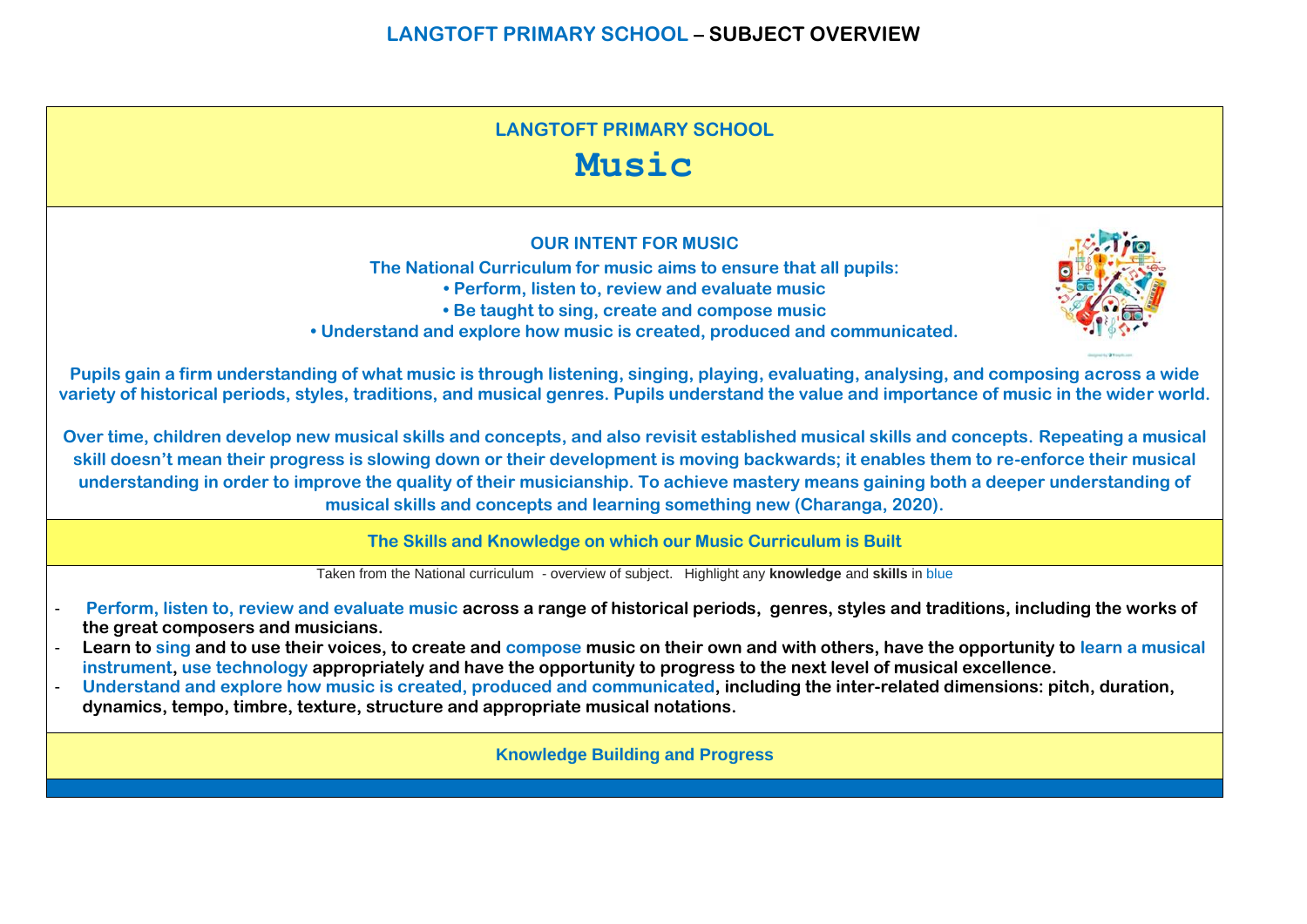|                                           | <b>EYFS</b>                                                                                                                                                                                                                                                                                                                                                         |                                                                                                                                                                                                                                                                                                                                                                                                                                                                                                                                                                                                                              |  |
|-------------------------------------------|---------------------------------------------------------------------------------------------------------------------------------------------------------------------------------------------------------------------------------------------------------------------------------------------------------------------------------------------------------------------|------------------------------------------------------------------------------------------------------------------------------------------------------------------------------------------------------------------------------------------------------------------------------------------------------------------------------------------------------------------------------------------------------------------------------------------------------------------------------------------------------------------------------------------------------------------------------------------------------------------------------|--|
|                                           | Intent - Knowledge to be gained                                                                                                                                                                                                                                                                                                                                     | Implementation - Application of knowledge as skills                                                                                                                                                                                                                                                                                                                                                                                                                                                                                                                                                                          |  |
| <b>Singing</b>                            | Sing a range of well-known nursery rhymes and songs;                                                                                                                                                                                                                                                                                                                | - Learn to sing or sing along to nursery rhymes and action songs.                                                                                                                                                                                                                                                                                                                                                                                                                                                                                                                                                            |  |
|                                           |                                                                                                                                                                                                                                                                                                                                                                     | Styles to include: Nursery Rhymes: Old Macdonald, Incy Wincy Spider, Baa Baa Black Sheep,<br>Row, Row, Row Your Boat, The Wheels On The Bus, The Hokey Cokey                                                                                                                                                                                                                                                                                                                                                                                                                                                                 |  |
| <b>Listening and</b><br><b>Appraisal</b>  | Listen attentively and respond to what they hear with relevant questions,<br>comments and actions when being read to and during whole class discussions<br>and small group interactions;                                                                                                                                                                            | - Listen and respond to different styles of music.<br>- Embed foundations of the interrelated dimensions of music (pulse, rhythm and pitch)                                                                                                                                                                                                                                                                                                                                                                                                                                                                                  |  |
| <b>Performance</b>                        | Perform songs, rhymes, poems and stories with others, and - when<br>appropriate - try to move in time with music.                                                                                                                                                                                                                                                   | - Learn to sing or sing along to nursery rhymes and action songs and perform these as a group<br>or class.                                                                                                                                                                                                                                                                                                                                                                                                                                                                                                                   |  |
| Skills-<br><b>Composition</b><br>and      | (Continuous provision)                                                                                                                                                                                                                                                                                                                                              | - Improvise leading to playing classroom instruments and share/perform the learning that has<br>taken place.<br>- Riff based composition. (A riff is an ostinato - repeated chord, pattern or melody)                                                                                                                                                                                                                                                                                                                                                                                                                        |  |
| <b>Improvisation</b><br><b>Vocabulary</b> | chorus, composing, harmony, improvise, introduction, lyrics, melody, performing, verse                                                                                                                                                                                                                                                                              |                                                                                                                                                                                                                                                                                                                                                                                                                                                                                                                                                                                                                              |  |
|                                           | Year 1                                                                                                                                                                                                                                                                                                                                                              |                                                                                                                                                                                                                                                                                                                                                                                                                                                                                                                                                                                                                              |  |
|                                           | Intent - Knowledge to be gained                                                                                                                                                                                                                                                                                                                                     | Implementation - Application of knowledge as skills                                                                                                                                                                                                                                                                                                                                                                                                                                                                                                                                                                          |  |
|                                           | N.C : use their voices expressively and creatively by singing songs and speaking chants and<br>rhymes.                                                                                                                                                                                                                                                              | - Begin to understand working together as part of a group and with their friends, gradually<br>developing the confidence to sing alone.                                                                                                                                                                                                                                                                                                                                                                                                                                                                                      |  |
| <b>Singing</b>                            | Start to sing songs/raps together in a group/ensemble.                                                                                                                                                                                                                                                                                                              | - Begin to understand the importance of warming up their voices and to<br>establish a good singing position.<br>- Start to consider that words mean something and how they work together with the music.<br>- Sing with a good sense of the pulse internally and try to sing together with<br>the group.<br>- Stop and start as appropriate, begin to follow a leader/conductor.                                                                                                                                                                                                                                             |  |
| <b>Listening and</b><br><b>Appraisal</b>  | N.C: listen with concentration and understanding to a range of high-quality live and recorded<br>music<br>The children will listen to a variety of musical styles from different times, traditions and<br>composers. Learn to recognise the sound of musical instruments and basic features of key<br>musical styles. Encourage discussions using musical language. | - Start to recognise/identify very simple style indicators and different instruments used.<br>- March, clap, tap your knees, move to find and internalise the pulse.<br>Begin to understand what it means to find the pulse.<br>- Start using basic musical language to describe the music you are listening to and your feelings<br>towards it.<br>- Begin to listen, with respect, to other people's ideas and feelings towards the music you have<br>listened to.<br>- Discuss simple dimensions of music (pulse, rhythm, pitch, and perhaps tempo and dynamics)<br>and how they fit into the music you are listening to. |  |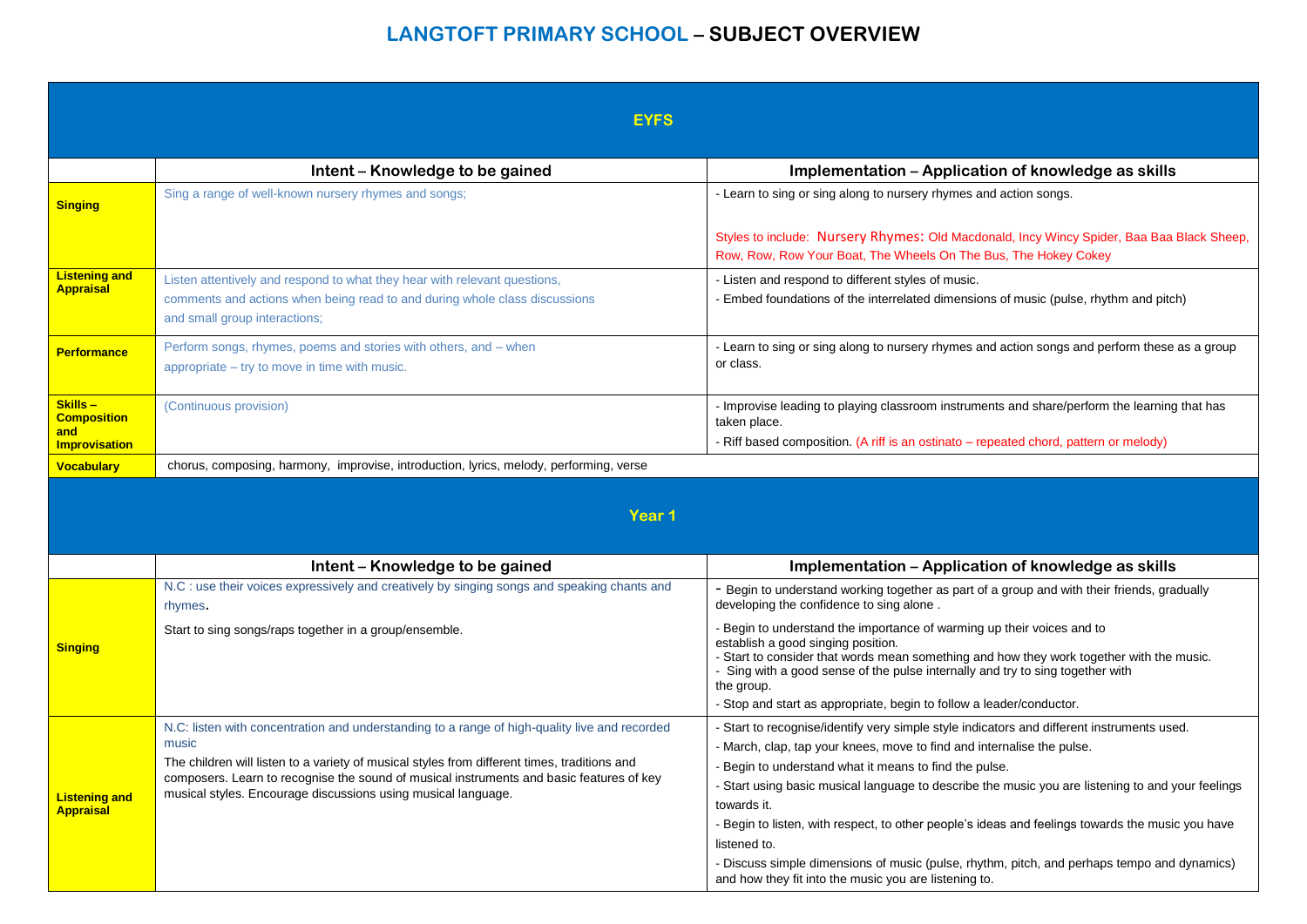|                                  |                                                                                                                                                                                                                                                                                    | Styles include: Hip Hop, Reggae, Western, Classical, Rock, Pop, Beatles, Latin, Film, Big                                                                                                                                                                  |
|----------------------------------|------------------------------------------------------------------------------------------------------------------------------------------------------------------------------------------------------------------------------------------------------------------------------------|------------------------------------------------------------------------------------------------------------------------------------------------------------------------------------------------------------------------------------------------------------|
|                                  |                                                                                                                                                                                                                                                                                    | Band, Jazz.                                                                                                                                                                                                                                                |
|                                  | N.C: play tuned and untuned instruments musically<br>Use glocks, recorders or band instruments if appropriate. Start to learn                                                                                                                                                      | -Begin to play a classroom instrument as part of a group/ensemble and as part of the song that is<br>being learnt.                                                                                                                                         |
| <b>Performance</b>               | to play together in a band or ensemble.                                                                                                                                                                                                                                            | -Move between differentiated parts as required using a sound-before-symbol approach. (Hear the<br>music before begin learning to read it.)                                                                                                                 |
|                                  |                                                                                                                                                                                                                                                                                    | - Learn to stop/start and respond to basic musical cues from the leader/conductor.                                                                                                                                                                         |
|                                  |                                                                                                                                                                                                                                                                                    | - Learn how to treat your instrument with respect and how to play it correctly.                                                                                                                                                                            |
|                                  |                                                                                                                                                                                                                                                                                    | - Play as part of your ensemble/group with a sound-before-symbol (by ear)                                                                                                                                                                                  |
|                                  |                                                                                                                                                                                                                                                                                    | approach.                                                                                                                                                                                                                                                  |
|                                  | N.C : experiment with, create, select and combine sounds using the inter-related dimensions of<br>music.                                                                                                                                                                           | - Create your own very simple melodies (usually in a group) within the context of the song that is<br>being learnt.                                                                                                                                        |
|                                  | Start to learn that composition is creating very simple rhythms and melodies that are notated or                                                                                                                                                                                   | - Create compositions using one or two notes, increasing to three notes if appropriate.                                                                                                                                                                    |
|                                  | recorded in some way so that you can play/perform them again with your friends.                                                                                                                                                                                                    | - Record the composition in any way appropriate. Notate music in different ways, using                                                                                                                                                                     |
| Skills –                         |                                                                                                                                                                                                                                                                                    | graphic/pictorial notation, video, ICT.                                                                                                                                                                                                                    |
| composition                      |                                                                                                                                                                                                                                                                                    | - Musically demonstrate a very simple understanding and use of the interrelated dimensions of<br>music as appropriate within this context of creating and making music eg getting louder<br>(dynamics), quieter (dynamics), higher (pitch), lower (pitch). |
|                                  |                                                                                                                                                                                                                                                                                    | - Begin to recognise/identify the awareness of a link between shape and pitch using graphic<br>notations or simply writing the melody in any way we will remember it.                                                                                      |
|                                  | N.C : experiment with, create, select and combine sounds using the inter-related dimensions of<br>music.                                                                                                                                                                           | Explore and create simple musical sounds with voices and instruments within the context of the<br>song being learnt.                                                                                                                                       |
|                                  | Begin to learn that improvisation is when you make up your own                                                                                                                                                                                                                     | -Begin to understand through activity, that when you improvise you make up your own tune (or                                                                                                                                                               |
|                                  | tune or rhythm. An improvisation is not written down or notated. If written down in any way or                                                                                                                                                                                     | rhythm) using one or two notes, or you can sing. An improvisation is not written down or notated.<br>If written down in any way or recorded, it becomes a composition.                                                                                     |
| Skills -<br><b>Improvisation</b> | recorded, it becomes a composition.                                                                                                                                                                                                                                                | - Improvise using very simple patterns on your instrument and/or voice.                                                                                                                                                                                    |
|                                  |                                                                                                                                                                                                                                                                                    | - Create your own simple rhythmic patterns that lead to melodies in a                                                                                                                                                                                      |
|                                  |                                                                                                                                                                                                                                                                                    | group or a solo situation.                                                                                                                                                                                                                                 |
|                                  |                                                                                                                                                                                                                                                                                    | - Start to perform your own rhythms and melodies with confidence and understanding in the<br>group. Start improvising using one or two notes.                                                                                                              |
| <b>Vocabulary</b>                | appraising, arrangement, backing, balance, ballard, band, chord, chorus, cover, composing, dynamics, ending, groove, harmony, improvise, introduction, lyrics, melody, original, performing,<br>phrase, pitch, pre-chorus, pulse/beat, recurring theme, rhythm, solo, style, verse |                                                                                                                                                                                                                                                            |
|                                  |                                                                                                                                                                                                                                                                                    |                                                                                                                                                                                                                                                            |
|                                  | <b>Year 2</b>                                                                                                                                                                                                                                                                      |                                                                                                                                                                                                                                                            |
|                                  |                                                                                                                                                                                                                                                                                    |                                                                                                                                                                                                                                                            |
|                                  |                                                                                                                                                                                                                                                                                    |                                                                                                                                                                                                                                                            |
|                                  | Intent - Knowledge to be gained<br>N.C : use their voices expressively and creatively by singing songs and speaking chants and                                                                                                                                                     | Implementation - Application of knowledge as skills                                                                                                                                                                                                        |
|                                  | rhymes.                                                                                                                                                                                                                                                                            | - Continue to understand how to work together as part of a group and with their friends, gradually<br>developing the confidence to sing alone.                                                                                                             |
|                                  |                                                                                                                                                                                                                                                                                    | - Continue to understand the importance of warming up their voices and to establish a good                                                                                                                                                                 |
| <b>Singing</b>                   | Continue to sing songs/raps together in a group/ensemble.                                                                                                                                                                                                                          | singing position.                                                                                                                                                                                                                                          |
|                                  |                                                                                                                                                                                                                                                                                    | - Consider that words mean something and how they work together with the music.                                                                                                                                                                            |
|                                  |                                                                                                                                                                                                                                                                                    | Sing with a good sense of the pulse internally and try to sing together and in time with the                                                                                                                                                               |
|                                  |                                                                                                                                                                                                                                                                                    |                                                                                                                                                                                                                                                            |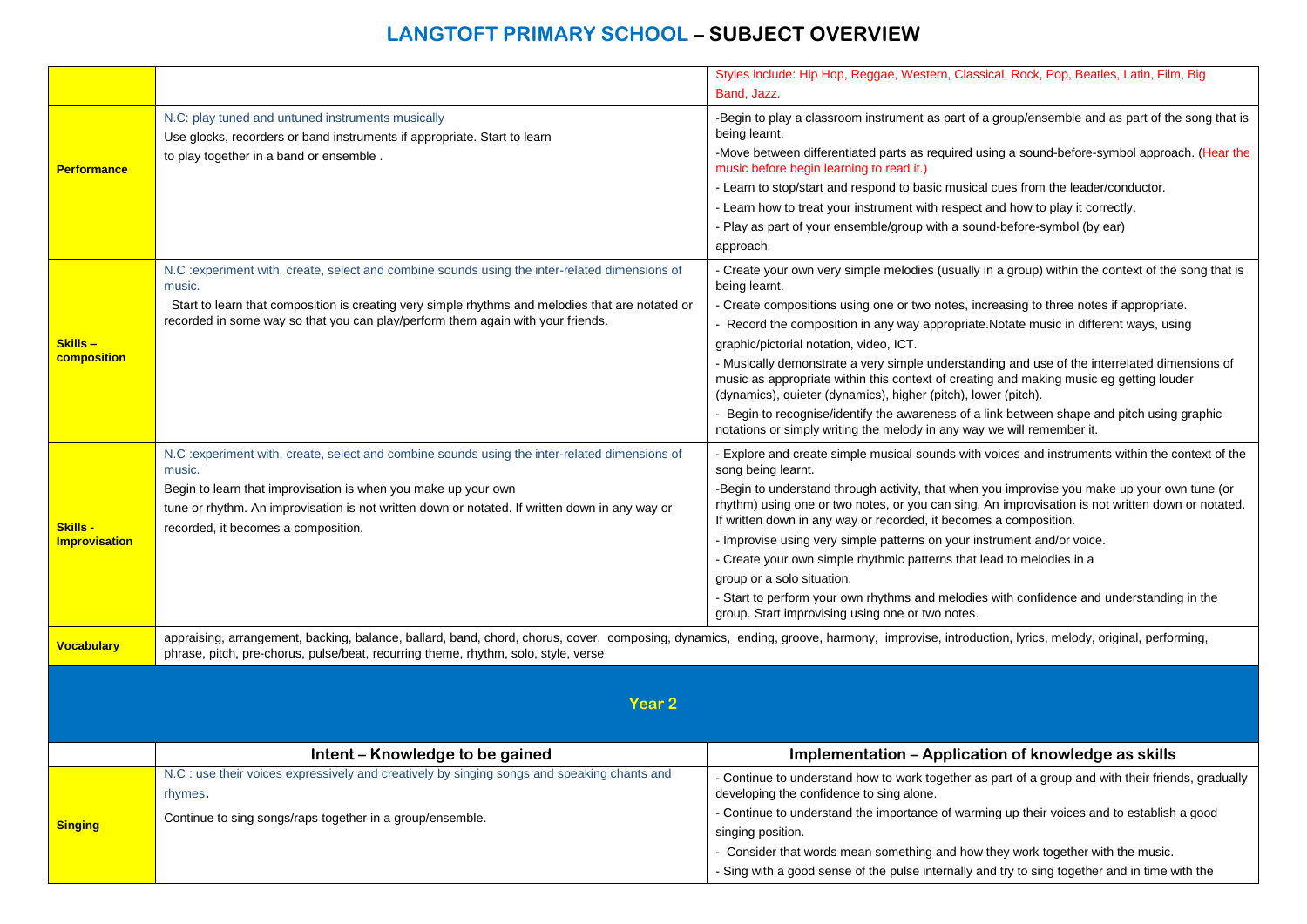|                                          |                                                                                                                                                                                                                                                                                                                                                                                  | group.                                                                                                                                                                                                                                                                                                                                                                                                                                                                                                                                                                                                                                                                                                                                                                                                                                         |
|------------------------------------------|----------------------------------------------------------------------------------------------------------------------------------------------------------------------------------------------------------------------------------------------------------------------------------------------------------------------------------------------------------------------------------|------------------------------------------------------------------------------------------------------------------------------------------------------------------------------------------------------------------------------------------------------------------------------------------------------------------------------------------------------------------------------------------------------------------------------------------------------------------------------------------------------------------------------------------------------------------------------------------------------------------------------------------------------------------------------------------------------------------------------------------------------------------------------------------------------------------------------------------------|
|                                          |                                                                                                                                                                                                                                                                                                                                                                                  | - Stop and start as appropriate, begin to follow a leader/conductor.                                                                                                                                                                                                                                                                                                                                                                                                                                                                                                                                                                                                                                                                                                                                                                           |
| <b>Listening and</b><br><b>Appraisal</b> | N.C: listen with concentration and understanding to a range of high-quality live and recorded<br>music<br>The children will continue to listen to a variety of musical styles from different times, traditions<br>and composers . Learn to recognise the sound of musical instruments and basic features of key<br>musical styles. Encourage discussions using musical language. | - Try to recognise/identify very simple style indicators and different instruments used.<br>- March, clap, tap your knees, move to find and internalise the pulse. Continue to understand<br>what it means to find the pulse.<br>- Start using basic musical language to describe the music you are listening to and your<br>feelings towards it.<br>- Begin to listen, with respect, to other people's ideas and feelings towards the music you have<br>listened to.<br>- Discuss simple dimensions of music (pulse, rhythm, pitch, and perhaps tempo and dynamics)<br>and how they fit into the music you are listening to.<br>Styles include: South African, Rock, Reggae, Early Classical, 20th Century Contemporary<br>Classical.                                                                                                         |
| <b>Performance</b>                       | N.C: play tuned and untuned instruments musically<br>Use glocks, recorders or band instruments if appropriate. Learn to play together in a band or<br>ensemble.                                                                                                                                                                                                                  | -Continue to play a classroom instrument as part of a group/ensemble and as part of the<br>song you are learning.<br>- Move between differentiated parts as required using a sound-before-symbol<br>approach.<br>- Continue to respond to basic musical cues from the leader/conductor.<br>- Continue to treat your instrument with respect and how to play it correctly.<br>- Play more confidently as part of your ensemble/group with a sound-before-symbol (by ear)<br>approach.                                                                                                                                                                                                                                                                                                                                                           |
| Skills-<br>composition                   | N.C : experiment with, create, select and combine sounds using the inter-related dimensions of<br>music.<br>Continue to learn that composition is creating simple rhythms and melodies that are notated or<br>recorded in some way.                                                                                                                                              | - Continue to create your own very simple melodies (usually in a group) within the context of the<br>song that is being learnt.<br>- Move beyond composing using one or two notes, increasing to three notes if appropriate.<br>- Record the composition in any way appropriate. Notate music in different ways, using<br>graphic/pictorial notation, video, ICT.<br>- Musically demonstrate a very simple understanding and use of the interrelated dimensions of<br>music as appropriate within this context of creating and making music eg getting louder<br>(dynamics), quieter (dynamics), higher (pitch), lower (pitch), faster (tempo) and slower (tempo).<br>- Continue to recognise/identify the awareness of a link between shape and pitch using graphic<br>notations or simply writing the melody in any way we will remember it. |
| Skills -<br><b>Improvisation</b>         | N.C : experiment with, create, select and combine sounds using the inter-related dimensions of<br>music.<br>Continue to learn that improvisation is when you make up your own tune or rhythm. An<br>improvisation is not written down or notated. If written down in any way or recorded, it becomes a<br>composition.                                                           | - Continue to explore and create simple musical sounds with voices and instruments within the<br>context of the song being learnt.<br>- Deepen your understanding through activity, so that when you improvise you make up your<br>own tune (or rhythm) using one or two notes, or you can sing. An improvisation is not written<br>down or notated. If written down in any way or recorded, it becomes a composition.<br>- Continue to improvise using very simple patterns on your instrument and/or voice.<br>- Continue to create your own simple rhythmic patterns that lead to melodies in<br>a group or a solo situation.<br>- Continue to perform your own rhythms and melodies with confidence and understanding in the<br>group. Improvise using one or two notes.                                                                   |
| <b>Vocabulary</b>                        | performing, phrase, pitch, pre-chorus, pulse/beat, recurring theme, rhythm, solo, style, verse                                                                                                                                                                                                                                                                                   | appraising, arrangement, backing, balance, ballard, band, chord, chorus, cover, composing, crossover, decks, dynamics, ending, groove, harmony, improvise, introduction, lyrics, melody, original,                                                                                                                                                                                                                                                                                                                                                                                                                                                                                                                                                                                                                                             |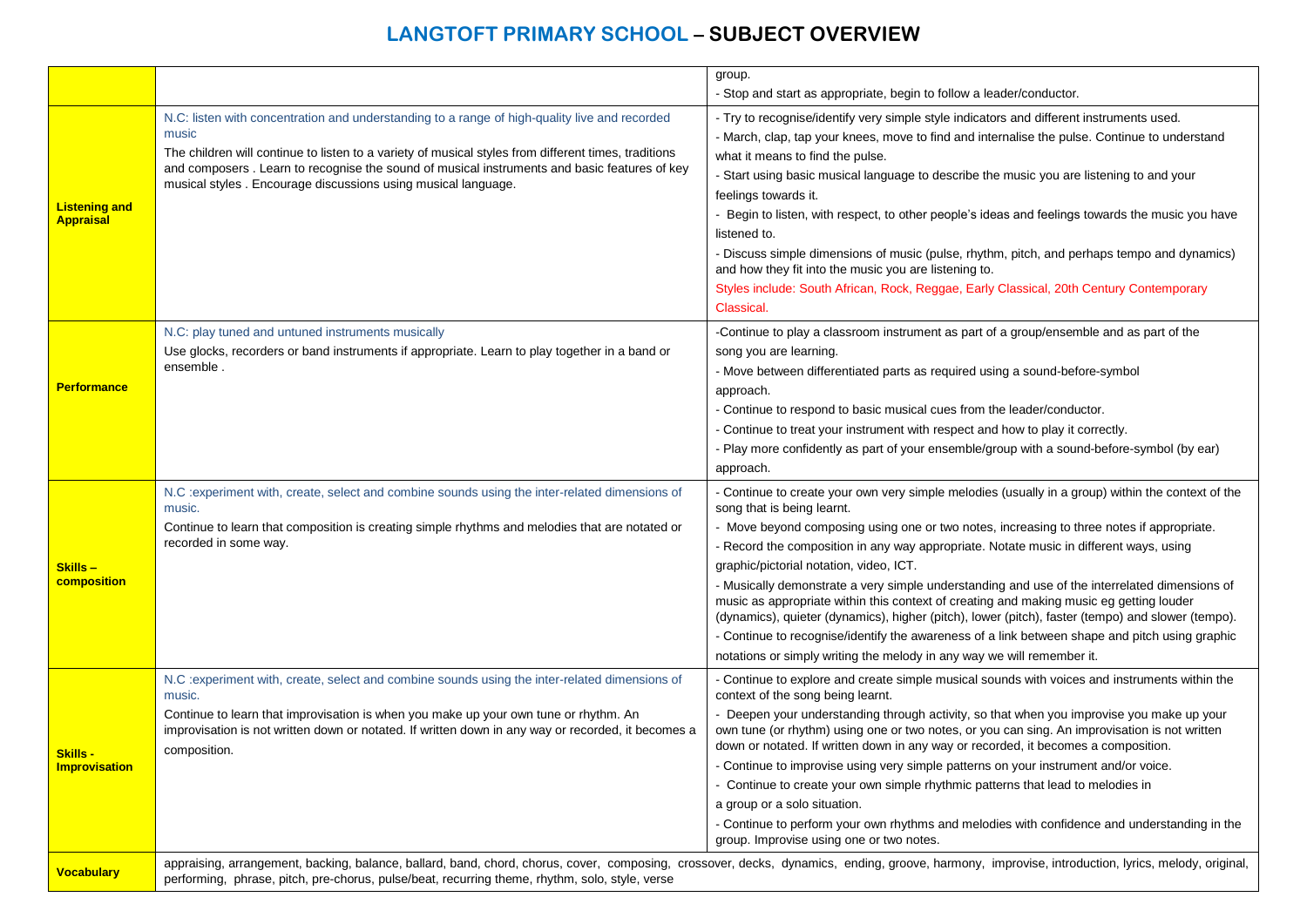| Year <sub>3</sub>                        |                                                                                                                                                                                                                                                                                                                                                                                                                                                                                                                                                                                                 |                                                                                                                                                                                                                                                                                                                                                                                                                                                                                                                                                                                                                                                                                                                                                                                                                              |
|------------------------------------------|-------------------------------------------------------------------------------------------------------------------------------------------------------------------------------------------------------------------------------------------------------------------------------------------------------------------------------------------------------------------------------------------------------------------------------------------------------------------------------------------------------------------------------------------------------------------------------------------------|------------------------------------------------------------------------------------------------------------------------------------------------------------------------------------------------------------------------------------------------------------------------------------------------------------------------------------------------------------------------------------------------------------------------------------------------------------------------------------------------------------------------------------------------------------------------------------------------------------------------------------------------------------------------------------------------------------------------------------------------------------------------------------------------------------------------------|
|                                          | Intent - Knowledge to be gained                                                                                                                                                                                                                                                                                                                                                                                                                                                                                                                                                                 | Implementation - Application of knowledge as skills                                                                                                                                                                                                                                                                                                                                                                                                                                                                                                                                                                                                                                                                                                                                                                          |
| <b>Listening and</b><br><b>Appraisal</b> | N.C: listen with attention to detail and recall sounds with increasing aural memory<br>N.C appreciate and understand a wide range of high-quality live and recorded music drawn from<br>different traditions and from great composers and musicians.<br>N.C develop an understanding of the history of music.<br>The children will understand and appreciate a variety of musical styles from different times and<br>traditions. Continue to recognise the sound of musical instruments and basic features of key<br>musical styles. Encourage discussion using more accurate musical language. | - Identify basic musical styles through learning about their style indicators and the instruments<br>played.<br>- Find the pulse, the steady beat to the music they are listening to<br>and understand what that means.<br>- More consistently use accurate musical language to describe and talk about music.<br>- Listen to other ideas about music, respect those ideas and feelings.<br>- Continue to realise/ understand and show how pulse, rhythm and pitch fit together. Perhaps<br>some of the other dimensions too. (Duration)<br>Styles include: RnB, Rock, Reggae, Pop, Film/Classical, Musicals, Motown, Soul, Disco, Funk,<br>Hip Hop, Big Band Jazz.                                                                                                                                                          |
| <b>Performance -</b><br>instrumental     | NC: play and perform in solo and ensemble contexts, using their voices and playing musical<br>instruments with increasing accuracy, fluency, control and expression.<br>- use and understand staff and other musical notations<br>Perform as a soloist and as part of a band or ensemble, by ear and/or from different notations.<br>Playing pieces in unison and in two parts.                                                                                                                                                                                                                 | - Continue to play a classroom instrument as part of a group/ensemble and as part of the song<br>you are learning. Play with more knowledge and confidence.<br>- Move between differentiated parts as required using a sound-before-symbol approach. Use<br>notation if appropriate.<br>- Continue to respond to basic musical cues from the<br>leader/conductor.<br>- Continue to treat your instrument with respect and care and to play it correctly.<br>- Play more confidently as part of your ensemble/group with a soundbefore- symbol (by ear)<br>approach or, with notation if appropriate.                                                                                                                                                                                                                         |
| Performance -<br><b>Singing</b>          | NC: play and perform in solo and ensemble contexts, using their voices and playing musical<br>instruments with increasing accuracy, fluency, control and expression.<br>Learn and understand more about preparing to sing. Explore a range of vocal activity eg rapping,<br>beatboxing. Perhaps sing as a soloist or as part of a larger group and/or in parts.                                                                                                                                                                                                                                 | - Continue to understand how to work together as part of a group and with their friends,<br>developing the confidence to sing alone.<br>- Continue to understand the importance of warming up their voices and to<br>establish a good singing position.<br>- Consider that words mean something and project the meaning of the song.<br>- Sing with a good sense of the pulse internally and sing together and in time<br>with the group.<br>- Follow a leader/conductor.                                                                                                                                                                                                                                                                                                                                                    |
| Skills-<br>composition                   | N.C: - improvise and compose music for a range of purposes using the inter-related dimensions<br>of music<br>- use and understand staff and other musical notations<br>Continue to learn and understand that composition is creating musical ideas, recorded in sound<br>or written using any appropriate notation.                                                                                                                                                                                                                                                                             | Continue to create your own slightly more complex melodies (usually in a group) within the<br>context of the song that is being learnt.<br>- Move beyond composing using two notes, increasing to three notes if appropriate.<br>Record the composition in any way appropriate. Notate music in different ways,<br>using graphic/pictorial notation, video, ICT.<br>- Musically demonstrate an understanding and use of the interrelated dimensions of music<br>as appropriate within this context of creating and making music eg getting louder<br>(dynamics), quieter (dynamics), higher (pitch), lower (pitch), faster (tempo), slower (tempo).<br>- Continue to recognise/identify the awareness of a link between shape and pitch using graphic<br>notations or simply writing the melody in any way we will remember. |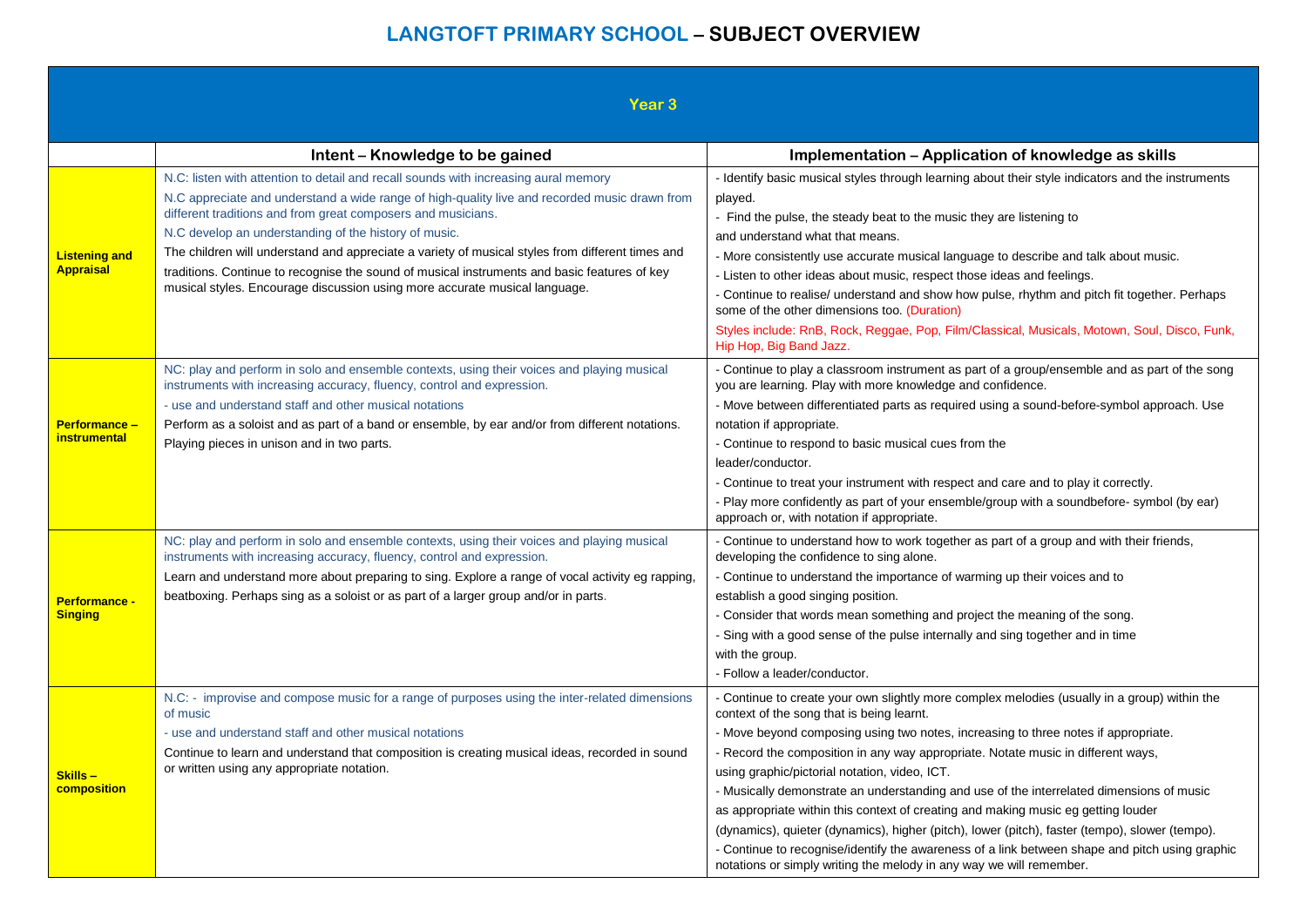| <b>Skills -</b><br>Improvisation<br><b>Vocabulary</b> | N.C: improvise and compose music for a range of purposes using the inter-related dimensions of<br>music<br>Continue to learn that improvisation is when you make up your own tune or rhythm. An<br>improvisation is not written down or notated. If written down in any way or recorded, it becomes<br>composition. Inventing musical ideas.<br>appraising, arrangement, backing, balance, ballard, band, chord, chorus, cover, composing, crossover, decks, dynamics, ending, groove, harmony, improvise, interlude, introduction, lyrics,<br>melody, notation, offbeat, original, performing, phrase, pitch, pre-chorus, pulse/beat, recurring theme, rhythm, sampling, solo, structure/form/shape, style, tag, tempo, verse | - Continue to explore and create simple musical sounds with voices and instruments within the<br>context of the song being learnt.<br>- Deepen your understanding through activity, that when you improvise you make up your own<br>tune (or rhythm) using one or two notes, or you can sing.<br>- Continue to improvise using very simple patterns on your instrument and/or voice.<br>- Continue to create your own simple rhythmic patterns that lead to melodies in a group or a solo<br>situation.<br>- Continue to perform your own rhythms and melodies with confidence and understanding in the<br>group. Improvise using two notes with confidence.                                                                                  |
|-------------------------------------------------------|--------------------------------------------------------------------------------------------------------------------------------------------------------------------------------------------------------------------------------------------------------------------------------------------------------------------------------------------------------------------------------------------------------------------------------------------------------------------------------------------------------------------------------------------------------------------------------------------------------------------------------------------------------------------------------------------------------------------------------|-----------------------------------------------------------------------------------------------------------------------------------------------------------------------------------------------------------------------------------------------------------------------------------------------------------------------------------------------------------------------------------------------------------------------------------------------------------------------------------------------------------------------------------------------------------------------------------------------------------------------------------------------------------------------------------------------------------------------------------------------|
| Year 4                                                |                                                                                                                                                                                                                                                                                                                                                                                                                                                                                                                                                                                                                                                                                                                                |                                                                                                                                                                                                                                                                                                                                                                                                                                                                                                                                                                                                                                                                                                                                               |
|                                                       | Intent - Knowledge to be gained                                                                                                                                                                                                                                                                                                                                                                                                                                                                                                                                                                                                                                                                                                | Implementation – Application of knowledge as skills                                                                                                                                                                                                                                                                                                                                                                                                                                                                                                                                                                                                                                                                                           |
| <b>Listening and</b><br><b>Appraisal</b>              | N.C: listen with attention to detail and recall sounds with increasing aural memory<br>N.C appreciate and understand a wide range of high-quality live and recorded music drawn from<br>different traditions and from great composers and musicians.<br>N.C develop an understanding of the history of music.<br>The children will continue to understand and appreciate a variety of musical styles from different<br>times and traditions. Continue to recognise the sound of musical instruments and basic features<br>of key musical styles. Encourage more confident discussion using accurate musical language.                                                                                                          | - Identify basic musical styles through learning about their style indicators and the instruments<br>played.<br>- Find the pulse, the steady beat to the music they are listening to and understand<br>what that means.<br>- More consistently use accurate musical language to describe and talk about<br>music.<br>- Listen to other ideas about music, respect those ideas and feelings.<br>- Continue to realise/understand and show how pulse, rhythm and pitch fit together. Perhaps<br>some of the other dimensions too. (Duration and timbre - colour or tone of the sound)<br>Styles include: ABBA, Grime, Beatles, Gospel, Classical Romantic, Tango, Hip Hop, Early<br>Classical Music, 20th Century Contemporary Classical Music. |
| <b>Performance -</b><br>instrumental                  | NC: play and perform in solo and ensemble contexts, using their voices and playing musical<br>instruments with increasing accuracy, fluency, control and expression.<br>- use and understand staff and other musical notations<br>Perform as a soloist and as part of a band or ensemble, by ear and/or from different notations.<br>Playing pieces in unison and in two parts.                                                                                                                                                                                                                                                                                                                                                | - Continue to play a classroom instrument as part of a group/ensemble and as part of the song<br>you are learning. Play with more knowledge,<br>confidence and ease.<br>- Move between differentiated parts as required using a sound-before-symbol approach. Use<br>notation if appropriate.<br>- Continue to respond to basic musical cues from the leader/conductor. Follow the<br>leader confidently.<br>- Continue to treat your instrument with respect and care and to play<br>it correctly.<br>- Play more confidently as part of your ensemble/group with a sound-before-symbol (by ear)<br>approach or, with notation if appropriate.                                                                                               |
| <b>Performance -</b><br>Vocal                         | NC: play and perform in solo and ensemble contexts, using their voices and playing musical<br>instruments with increasing accuracy, fluency, control and expression.<br>Learn and understand more about preparing to sing. Explore a range of vocal activity eg rapping,<br>beatboxing. Perhaps sing as a soloist and as part of a larger group<br>and/or in parts.                                                                                                                                                                                                                                                                                                                                                            | Sing in tune within a limited pitch range and continue to understand:<br>- How to work together as part of a group and with their friends, developing the confidence to<br>sing alone.<br>-The importance of warming up their voices and to establish a good singing position.<br>- How to perform a song stylistically and as musically as you can.                                                                                                                                                                                                                                                                                                                                                                                          |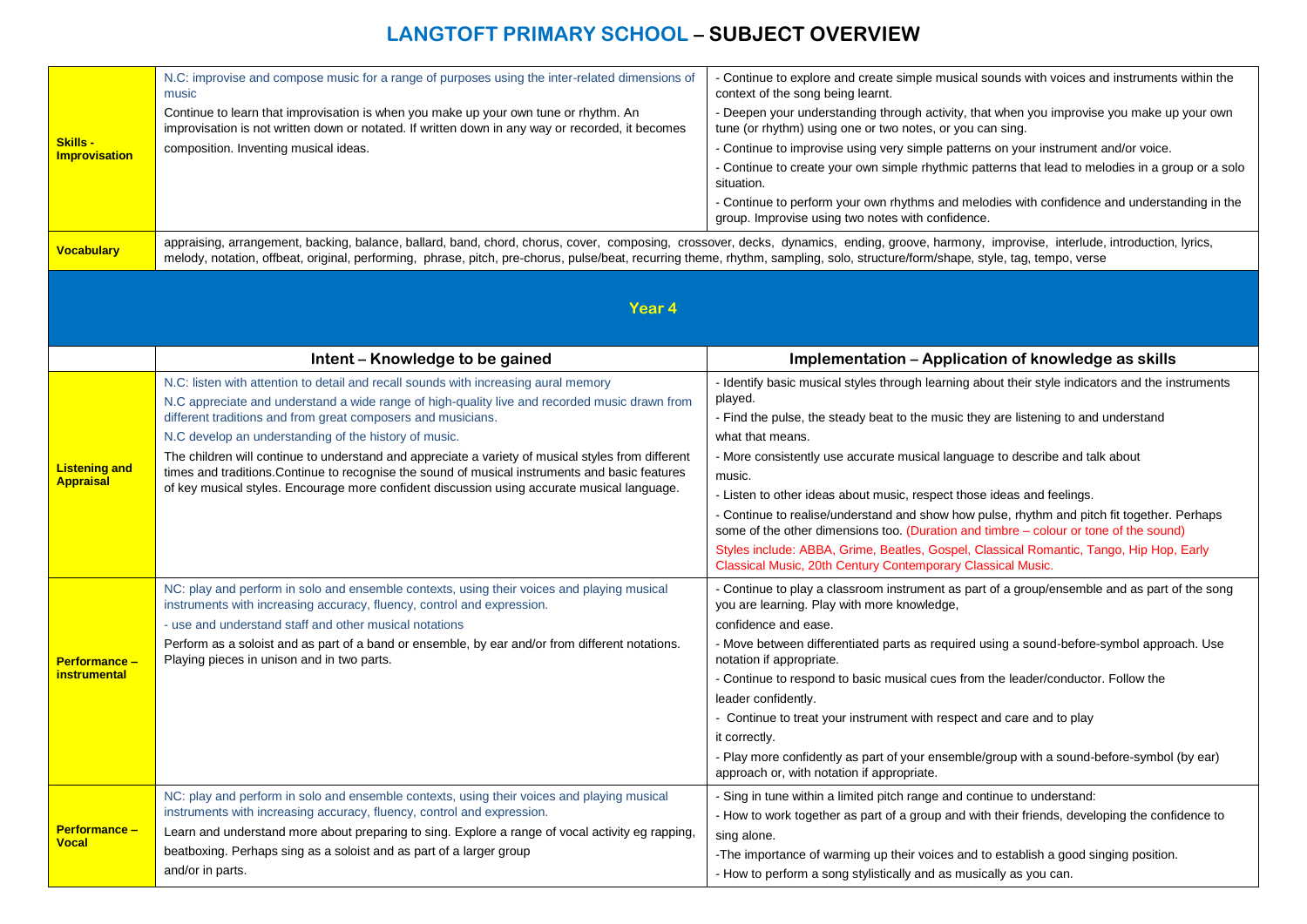|                                          |                                                                                                                                                                                                                                                                                                                                                                                                                                                                    | - How to sing with a good sense of the pulse internally and sing together and in time with the                                                                                                                                                                                                                                                                                                                                                                                                                                                                                                                                                                                                                                                                                                                                                                                                          |
|------------------------------------------|--------------------------------------------------------------------------------------------------------------------------------------------------------------------------------------------------------------------------------------------------------------------------------------------------------------------------------------------------------------------------------------------------------------------------------------------------------------------|---------------------------------------------------------------------------------------------------------------------------------------------------------------------------------------------------------------------------------------------------------------------------------------------------------------------------------------------------------------------------------------------------------------------------------------------------------------------------------------------------------------------------------------------------------------------------------------------------------------------------------------------------------------------------------------------------------------------------------------------------------------------------------------------------------------------------------------------------------------------------------------------------------|
|                                          |                                                                                                                                                                                                                                                                                                                                                                                                                                                                    | group. Perhaps sing in two parts.                                                                                                                                                                                                                                                                                                                                                                                                                                                                                                                                                                                                                                                                                                                                                                                                                                                                       |
|                                          |                                                                                                                                                                                                                                                                                                                                                                                                                                                                    | - How to follow a leader/conductor with confidence.                                                                                                                                                                                                                                                                                                                                                                                                                                                                                                                                                                                                                                                                                                                                                                                                                                                     |
| Skills-<br>composition                   | N.C: - improvise and compose music for a range of purposes using the inter-related dimensions<br>of music<br>- use and understand staff and other musical notations<br>Continue inventing musical ideas within composition. They can be recorded in sound or written<br>using any appropriate notation.                                                                                                                                                            | - Compose a section of music that can be added to a performance of a song.<br>- Continue to create your own more complex melodies (usually in a group) within the context of<br>the song that is being learnt.<br>-Move beyond composing using two notes, increasing to three notes if appropriate.<br>- Record the composition in any way appropriate. Notate music in different ways, using<br>graphic/pictorial notation, video, ICT.<br>- Musically demonstrate an understanding and use of the interrelated dimensions of music as<br>appropriate within this context of creating and making music eg getting louder (dynamics),<br>quieter (dynamics), higher (pitch), lower (pitch), faster (tempo), slower (tempo).<br>- Continue to recognise/identify the awareness of a link between shape and pitch using graphic<br>notations or simply writing the melody in any way we will remember it. |
|                                          | N.C: improvise and compose music for a range of purposes using the inter-related dimensions of<br>music                                                                                                                                                                                                                                                                                                                                                            | - Continue to explore and create simple musical sounds with voices and instruments within the<br>context of the song being learnt.                                                                                                                                                                                                                                                                                                                                                                                                                                                                                                                                                                                                                                                                                                                                                                      |
|                                          | Continue inventing musical ideas within improvisation.                                                                                                                                                                                                                                                                                                                                                                                                             | - Deepen your understanding through activity, that when you improvise you make up your own<br>tune (or rhythm) using one, two or three notes, or you can sing.                                                                                                                                                                                                                                                                                                                                                                                                                                                                                                                                                                                                                                                                                                                                          |
| Skills -<br><b>Improvisation</b>         |                                                                                                                                                                                                                                                                                                                                                                                                                                                                    | - Continue to improvise using very simple patterns on your instrument and/or<br>voice.                                                                                                                                                                                                                                                                                                                                                                                                                                                                                                                                                                                                                                                                                                                                                                                                                  |
|                                          |                                                                                                                                                                                                                                                                                                                                                                                                                                                                    | - Continue to create your own simple rhythmic patterns that lead to melodies                                                                                                                                                                                                                                                                                                                                                                                                                                                                                                                                                                                                                                                                                                                                                                                                                            |
|                                          |                                                                                                                                                                                                                                                                                                                                                                                                                                                                    | in a group or a solo situation.                                                                                                                                                                                                                                                                                                                                                                                                                                                                                                                                                                                                                                                                                                                                                                                                                                                                         |
|                                          |                                                                                                                                                                                                                                                                                                                                                                                                                                                                    | - Continue to perform your own rhythms and melodies with confidence and understanding in the<br>group. Improvise using two notes with confidence.                                                                                                                                                                                                                                                                                                                                                                                                                                                                                                                                                                                                                                                                                                                                                       |
| <b>Vocabulary</b>                        | appraising, arrangement, back beat, backing, balance, ballard, band, chord, chorus, cover, composing, crossover, decks, drumloops, dynamics, ending, ensemble, groove, harmony, hook,<br>improvise, interlude, introduction, lyrics, melody, melodic, notation, offbeat, original, ostinato, pentatonic scale, performing, phrase, pitch, pre-chorus, pulse/beat, recurring theme, rhythm, riff,<br>sampling, solo, structure/form/shape, style, tag, tempo, verse |                                                                                                                                                                                                                                                                                                                                                                                                                                                                                                                                                                                                                                                                                                                                                                                                                                                                                                         |
|                                          |                                                                                                                                                                                                                                                                                                                                                                                                                                                                    |                                                                                                                                                                                                                                                                                                                                                                                                                                                                                                                                                                                                                                                                                                                                                                                                                                                                                                         |
|                                          | Year <sub>5</sub>                                                                                                                                                                                                                                                                                                                                                                                                                                                  |                                                                                                                                                                                                                                                                                                                                                                                                                                                                                                                                                                                                                                                                                                                                                                                                                                                                                                         |
|                                          |                                                                                                                                                                                                                                                                                                                                                                                                                                                                    |                                                                                                                                                                                                                                                                                                                                                                                                                                                                                                                                                                                                                                                                                                                                                                                                                                                                                                         |
|                                          | Intent - Knowledge to be gained                                                                                                                                                                                                                                                                                                                                                                                                                                    | Implementation - Application of knowledge as skills                                                                                                                                                                                                                                                                                                                                                                                                                                                                                                                                                                                                                                                                                                                                                                                                                                                     |
|                                          | N.C: listen with attention to detail and recall sounds with increasing aural memory                                                                                                                                                                                                                                                                                                                                                                                | - Continue to identify musical styles through learning about their style indicators and the                                                                                                                                                                                                                                                                                                                                                                                                                                                                                                                                                                                                                                                                                                                                                                                                             |
|                                          | N.C appreciate and understand a wide range of high-quality live and recorded music drawn from                                                                                                                                                                                                                                                                                                                                                                      | instruments played. Some will be learnt again in greater depth.                                                                                                                                                                                                                                                                                                                                                                                                                                                                                                                                                                                                                                                                                                                                                                                                                                         |
|                                          | different traditions and from great composers and musicians.                                                                                                                                                                                                                                                                                                                                                                                                       | - Find the pulse confidently and innately, of the music they are listening to and understand what                                                                                                                                                                                                                                                                                                                                                                                                                                                                                                                                                                                                                                                                                                                                                                                                       |
| <b>Listening and</b><br><b>Appraisal</b> | N.C develop an understanding of the history of music.                                                                                                                                                                                                                                                                                                                                                                                                              | that means.                                                                                                                                                                                                                                                                                                                                                                                                                                                                                                                                                                                                                                                                                                                                                                                                                                                                                             |
|                                          | The children will continue to listen to a variety of musical styles from different times and                                                                                                                                                                                                                                                                                                                                                                       | - Use accurate musical language to describe and talk about                                                                                                                                                                                                                                                                                                                                                                                                                                                                                                                                                                                                                                                                                                                                                                                                                                              |
|                                          | traditions. Recognise instruments and features of key musical styles. Encourage confident<br>discussion using accurate musical language.                                                                                                                                                                                                                                                                                                                           | music.                                                                                                                                                                                                                                                                                                                                                                                                                                                                                                                                                                                                                                                                                                                                                                                                                                                                                                  |
|                                          |                                                                                                                                                                                                                                                                                                                                                                                                                                                                    | - Listen to other ideas about music, respect those ideas and                                                                                                                                                                                                                                                                                                                                                                                                                                                                                                                                                                                                                                                                                                                                                                                                                                            |
|                                          |                                                                                                                                                                                                                                                                                                                                                                                                                                                                    | feelings.<br>- Continue to realise/ understand/explain/give examples and show how pulse, rhythm and pitch fit                                                                                                                                                                                                                                                                                                                                                                                                                                                                                                                                                                                                                                                                                                                                                                                           |
|                                          |                                                                                                                                                                                                                                                                                                                                                                                                                                                                    | together. Include tempo, dynamics, timbre, texture and structure if possible.                                                                                                                                                                                                                                                                                                                                                                                                                                                                                                                                                                                                                                                                                                                                                                                                                           |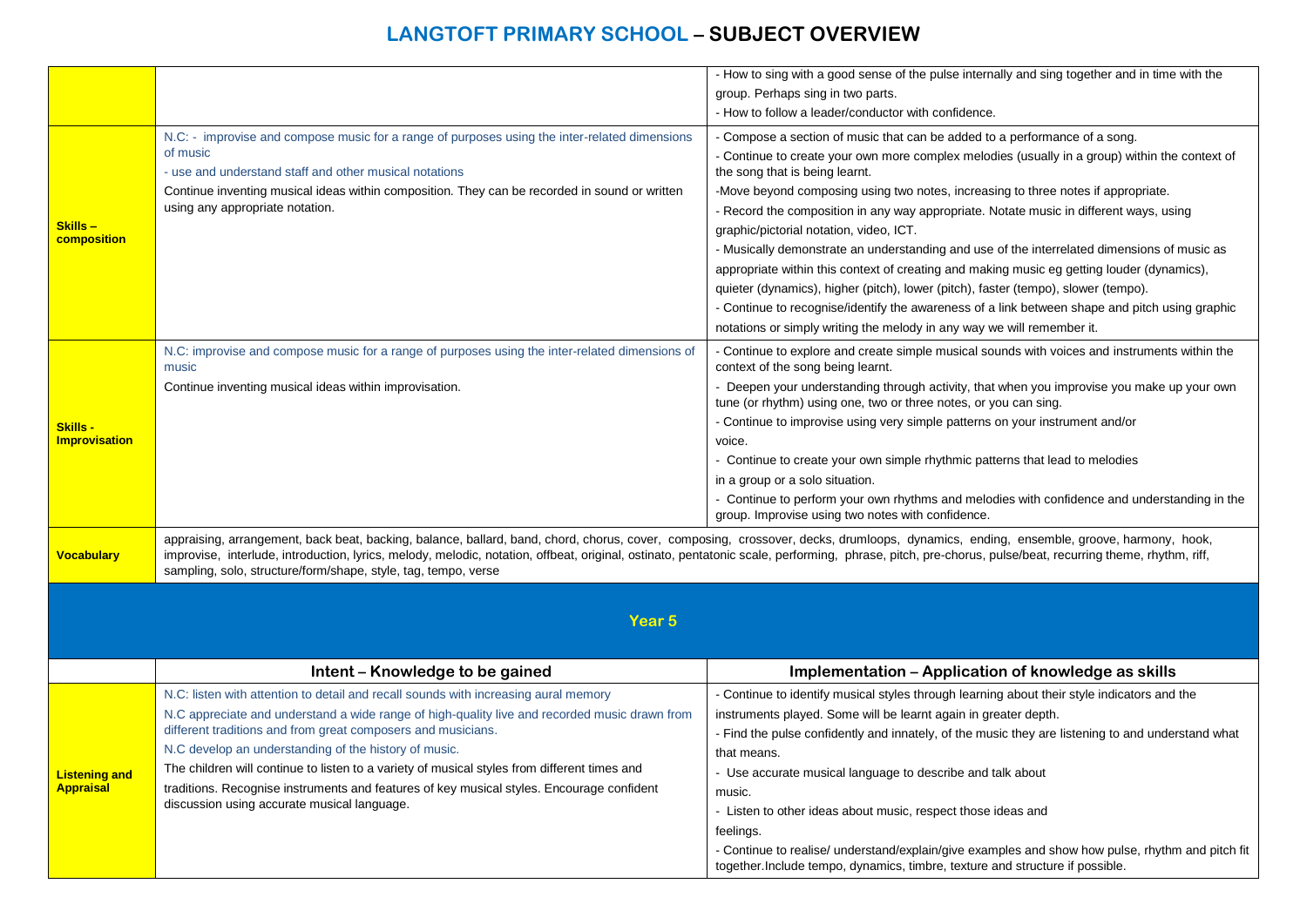|                                         |                                                                                                                                                                                                                                                                                                                                                                                                                                                                                                                                                                                           | Styles include: Pop, Motown, Country, A Capella Music, 80s Rock, Funk, The Beatles, Latin,<br>Early Classical Music, 20th Century Classical Music, Contemporary Classical Music.                                                                                                                                                                                                                                                                                                                                                                                                                                                                                                         |
|-----------------------------------------|-------------------------------------------------------------------------------------------------------------------------------------------------------------------------------------------------------------------------------------------------------------------------------------------------------------------------------------------------------------------------------------------------------------------------------------------------------------------------------------------------------------------------------------------------------------------------------------------|------------------------------------------------------------------------------------------------------------------------------------------------------------------------------------------------------------------------------------------------------------------------------------------------------------------------------------------------------------------------------------------------------------------------------------------------------------------------------------------------------------------------------------------------------------------------------------------------------------------------------------------------------------------------------------------|
| Performance -<br><b>instrumental</b>    | NC: play and perform in solo and ensemble contexts, using their voices and playing musical<br>instruments with increasing accuracy, fluency, control and expression.<br>- use and understand staff and other musical notations<br>Use glocks, recorders or band instruments. Play together with confidence and understanding in<br>a band or ensemble.                                                                                                                                                                                                                                    | - Continue to play a classroom instrument (or band instrument) as part of a group/ensemble and<br>as part of the song you are learning. Play with more knowledge, confidence, ease and<br>enjoyment.<br>-Move between differentiated parts as required using a sound-before-symbol approach. Use<br>notation if appropriate.<br>- Demonstrate confidence and fluency when playing your instrument in a solo or ensemble<br>context.<br>- Continue to treat your instrument with respect and care and to play it correctly.<br>- Play more confidently as part of your ensemble/group with a sound-before-symbol (by ear)<br>approach or, with notation if appropriate.                   |
| <b>Performance -</b><br><b>Vocal</b>    | NC: play and perform in solo and ensemble contexts, using their voices and playing musical<br>instruments with increasing accuracy, fluency, control and expression.<br>Understand more about preparing to sing songs/raps together in a group/ensemble, sometimes<br>in parts and confidently.                                                                                                                                                                                                                                                                                           | - Understand how to work together as part of a group and in an ensemble or, as a soloist.<br>- Continue to understand the importance of warming up your voice and to establish a good<br>singing position.<br>- Perform and interpret a song stylistically and as musically as you can.<br>- Sing with a good sense of the pulse internally and sing together and in time with the group.<br>Understand the importance of clear diction and tuning.<br>- Follow a leader/conductor with confidence and ease, understand why and how the ensemble<br>works/fits together. Perhaps lead the group yourself?                                                                                |
| Skills -<br>composition                 | N.C: - improvise and compose music for a range of purposes using the inter-related dimensions<br>of music<br>- use and understand staff and other musical notations<br>Know and understand that composition is creating your own melody within given boundaries. It<br>can be notated or recorded in some way.                                                                                                                                                                                                                                                                            | - Compose a section of music that can be added to a performance of a song.<br>- Create your own more complex melodies within the context of the song that is being learnt.<br>- Move beyond composing using two notes, increasing to three notes then five if appropriate.<br>- Use voice, sounds, technology and instruments in creative ways. Record the composition in any<br>way appropriate.<br>- Continue to musically demonstrate an understanding and use of the interrelated dimensions of<br>music as appropriate.<br>- Recognise and musically and/or verbally demonstrate awareness of a link between shape<br>and pitch using notations if appropriate.                     |
| <b>Skills -</b><br><b>Improvisation</b> | N.C: improvise and compose music for a range of purposes using the inter-related dimensions of<br>music<br>Know and understand that when you make up your own tune or rhythm it's called improvisation.<br>Have the knowledge and understanding that an improvisation is not written down or notated. If<br>written down in any way or recorded, it becomes composition.                                                                                                                                                                                                                  | - Continue to explore and create musical improvisations with voices and instruments within the<br>context of the song being learnt.<br>- Deepen your understanding through activity, that when you improvise you make up your own<br>tune (or rhythm) using one, two or three notes, or you can sing.<br>- Continue to improvise using simple patterns on your instrument and/or<br>voice.<br>- Continue to create your own more complex rhythmic patterns that lead to melodies in a group or<br>a solo situation.<br>- Continue to perform your own rhythms and melodies with confidence and understanding in the<br>group. Improvise using up to three notes with greater confidence. |
| <b>Vocabulary</b>                       | a capella, appraising, arrangement, back beat, backing, balance, ballard, band, bridge/middle 8, chord, chorus, coda, cover, composing, crossover, decks, drumloops, dynamics, ending,<br>ensemble, groove, harmony, hook, improvise, interlude, introduction, lyrics, melody, melodic, notation, offbeat, original, ostinato, outro, pentatonic scale, performing, phrase, pitch, pre-chorus,<br>pulse/beat, recurring theme, rhythm, riff, sampling, secular, solo, structure/form/shape, style, style indicators, syncopation, tag, tempo, texture, timbre, urban contemporary, verse. |                                                                                                                                                                                                                                                                                                                                                                                                                                                                                                                                                                                                                                                                                          |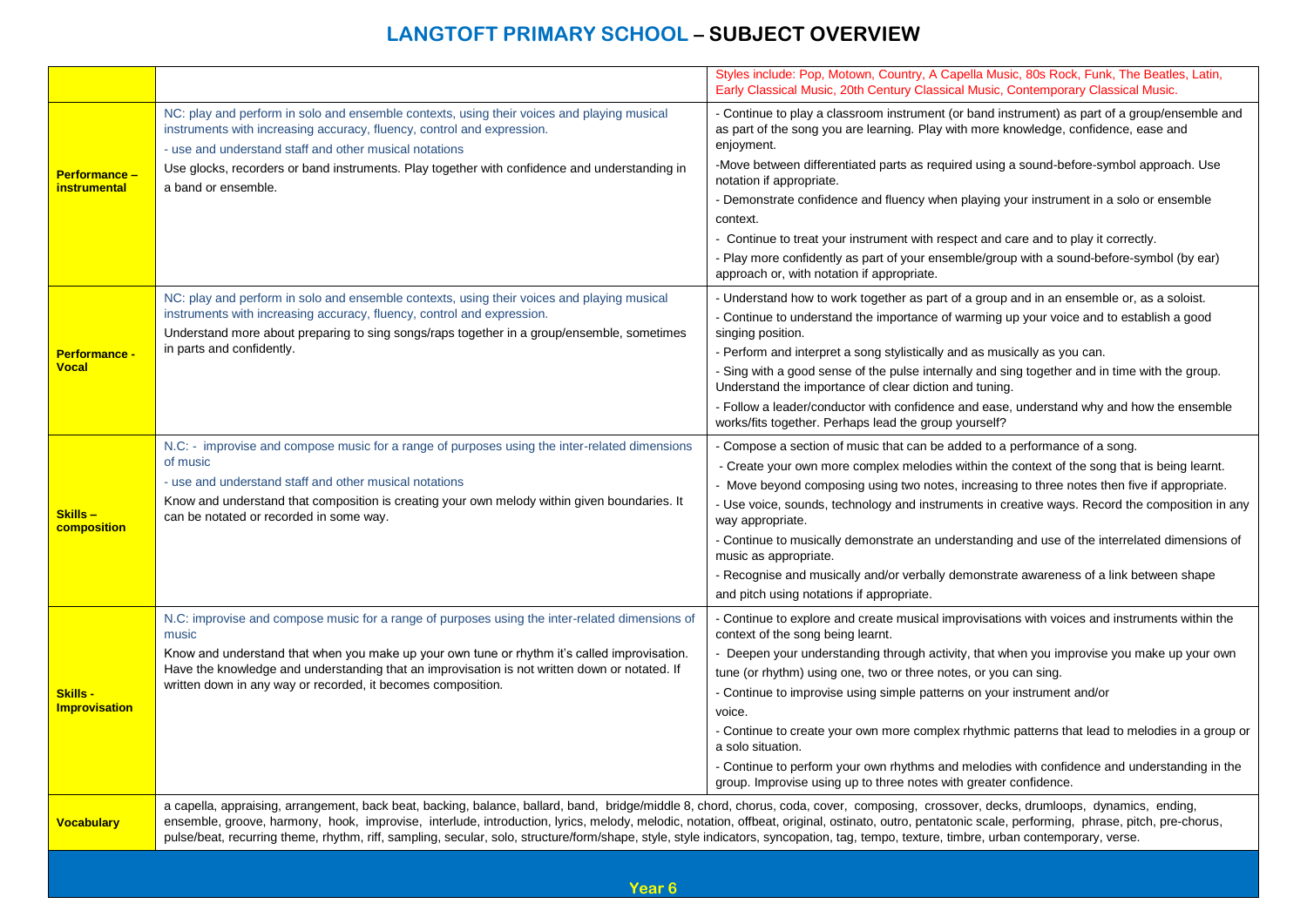|                                             | Intent - Knowledge to be gained                                                                                                                                                                                                                                                                                                                                                                                                                                                                                                                              | Implementation - Application of knowledge as skills                                                                                                                                                                                                                                                                                                                                                                                                                                                                                                                                                                                                                                                                                                                                                                                                                                                      |
|---------------------------------------------|--------------------------------------------------------------------------------------------------------------------------------------------------------------------------------------------------------------------------------------------------------------------------------------------------------------------------------------------------------------------------------------------------------------------------------------------------------------------------------------------------------------------------------------------------------------|----------------------------------------------------------------------------------------------------------------------------------------------------------------------------------------------------------------------------------------------------------------------------------------------------------------------------------------------------------------------------------------------------------------------------------------------------------------------------------------------------------------------------------------------------------------------------------------------------------------------------------------------------------------------------------------------------------------------------------------------------------------------------------------------------------------------------------------------------------------------------------------------------------|
| <b>Listening and</b><br><b>Appraisal</b>    | N.C: listen with attention to detail and recall sounds with increasing aural memory<br>N.C appreciate and understand a wide range of high-quality live and recorded music drawn from<br>different traditions and from great composers and musicians.<br>N.C develop an understanding of the history of music.<br>The children will continue to listen to a<br>variety of musical styles from different times and traditions. Recognise instruments and features<br>of key musical styles. Encourage confident discussion using accurate musical<br>language. | - Continue to identify musical styles through learning about their style indicators and the<br>instruments played. Some will be learnt again in greater depth.<br>- Find the pulse confidently and innately, of the music they are listening to and understand what<br>that means.<br>- Use accurate musical language confidently and with understanding to describe and talk about<br>music.<br>- Listen to other ideas about music, respect those ideas and feelings.<br>- Continue to realise/ understand/explain/give examples and show how pulse, rhythm and pitch fit<br>together. Include tempo, dynamics, timbre, texture and structure if possible.<br>Styles include:<br>21st Century Classical Music, Electronic Music, Turntables, Jazz, the music of Benjamin Britten,<br>Rock music, the music of Carole King, Early Classical Music, 20th Century Contemporary<br><b>Classical Music.</b> |
| <b>Performance -</b><br><b>instrumental</b> | NC: play and perform in solo and ensemble contexts, using their voices and playing musical<br>instruments with increasing accuracy, fluency, control and expression.<br>- use and understand staff and other musical notations<br>Use glocks, recorders or band instruments. Play together with more confidence and deeper<br>understanding in a band or ensemble.                                                                                                                                                                                           | - Continue to play a classroom instrument (or band instrument) as part of a group/ensemble and<br>as part of the song you are learning. Play with more knowledge, confidence, ease and<br>enjoyment.<br>- Move between differentiated parts as required using a sound-before-symbol approach. Use<br>notation if appropriate.<br>- Demonstrate confidence and fluency when playing your instrument in a solo or ensemble<br>context.<br>- Continue to treat your instrument with respect and care and to play it correctly.<br>Play more confidently as part of your ensemble/group with a sound-before-symbol (by ear)<br>approach or, with notation if appropriate.                                                                                                                                                                                                                                    |
| <b>Performance -</b><br>vocal               | NC: play and perform in solo and ensemble contexts, using their voices and playing musical<br>instruments with increasing accuracy, fluency, control and expression.<br>Understand with greater depth about preparing to sing songs/raps together in a group/ensemble,<br>sometimes in parts and confidently.                                                                                                                                                                                                                                                | - Understand how to work together as part of a group and in an ensemble or, as a<br>soloist.<br>- Continue to understand the importance of warming up your voice and to establish a good<br>singing position.<br>- Perform and interpret a song stylistically and as musically as you can.<br>- Sing with a good sense of the pulse internally and sing together and in time with the group.<br>Understand the importance of clear diction and tuning.<br>- Follow a leader/conductor with confidence and ease, understand why and how the ensemble<br>works/fits together Perhaps lead the group yourself?                                                                                                                                                                                                                                                                                              |
| Skills-<br>composition                      | N.C: - improvise and compose music for a range of purposes using the inter-related dimensions<br>of music<br>- use and understand staff and other musical notations<br>Understand with greater depth that composition is creating your own melody within given<br>boundaries. It can be notated or recorded in some way.                                                                                                                                                                                                                                     | Compose a section of music that can be added to a performance of a song.<br>- Confidently create your own melodies within the context of the song that is being learnt and do<br>this with deeper understanding.<br>- Move beyond composing using two notes, increasing to three notes then five if appropriate.<br>- Use voice, sounds, technology and instruments in creative ways. Record the composition in any<br>way appropriate.<br>- Continue to musically demonstrate an understanding and use of the interrelated dimensions of<br>music as appropriate.                                                                                                                                                                                                                                                                                                                                       |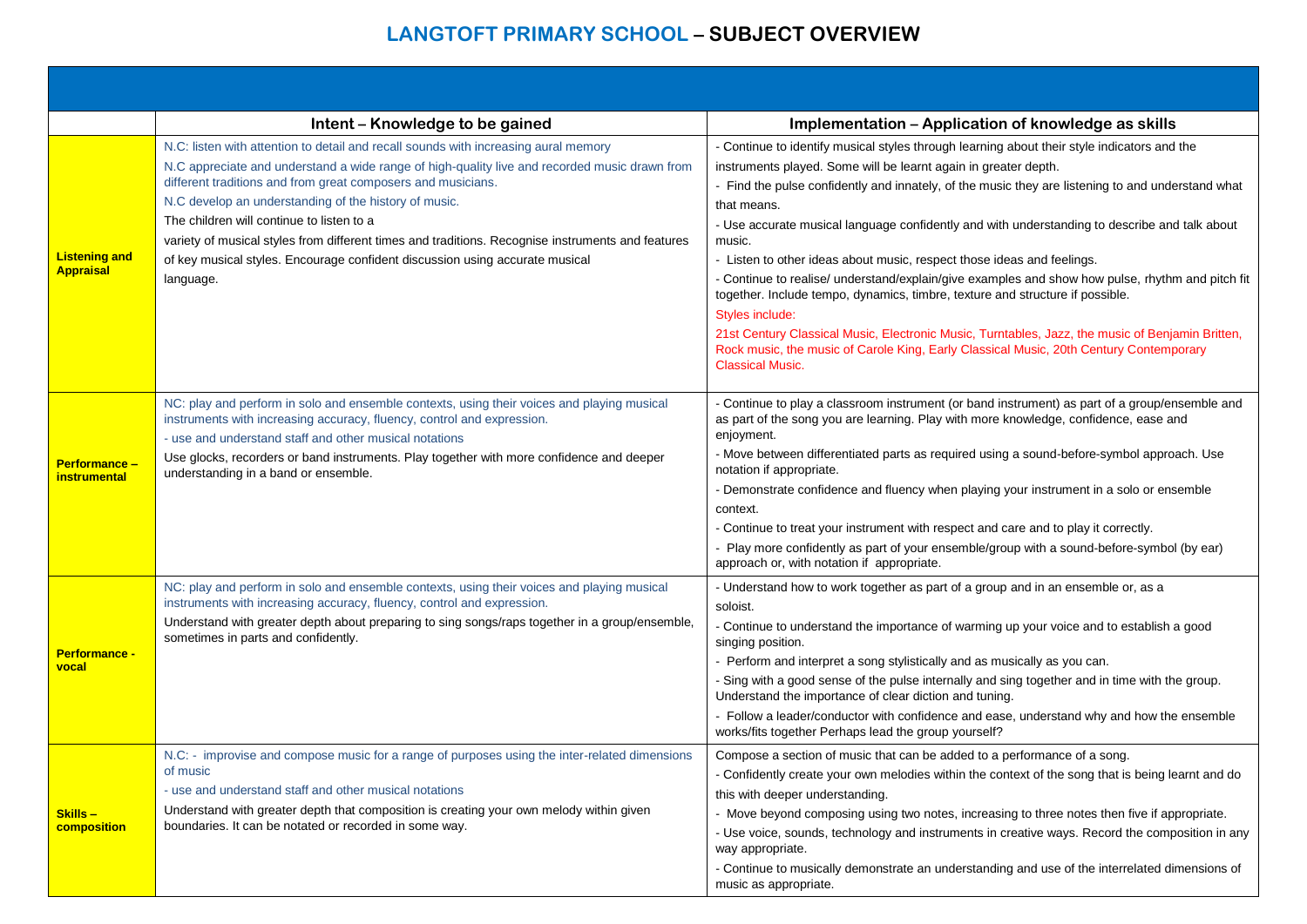|                                         |                                                                                                                                                                                                                                                                                                                                                                                                                                                                                                                                                                                                         | - Recognise and musically and/or verbally demonstrate awareness of a link between shape and<br>pitch using notations if appropriate.                                      |
|-----------------------------------------|---------------------------------------------------------------------------------------------------------------------------------------------------------------------------------------------------------------------------------------------------------------------------------------------------------------------------------------------------------------------------------------------------------------------------------------------------------------------------------------------------------------------------------------------------------------------------------------------------------|---------------------------------------------------------------------------------------------------------------------------------------------------------------------------|
|                                         | N.C: improvise and compose music for a range of purposes using the inter-related dimensions of<br>music                                                                                                                                                                                                                                                                                                                                                                                                                                                                                                 | - Continue to explore and create musical improvisations with voices and instruments within the<br>context of the song being learnt.                                       |
|                                         | Understand with greater depth that when you make up your own tune or rhythm it's called<br>improvisation. Have the knowledge and understanding that an improvisation is not written down                                                                                                                                                                                                                                                                                                                                                                                                                | - Deepen your understanding through activity, that when you improvise you make up your own<br>tune (or rhythm) using one, two or three notes, or you can sing.            |
| <b>Skills -</b><br><b>Improvisation</b> | or notated. If written down in any way or recorded, it becomes composition.                                                                                                                                                                                                                                                                                                                                                                                                                                                                                                                             | - Continue to improvise using simple patterns on your instrument and/or voice.                                                                                            |
|                                         |                                                                                                                                                                                                                                                                                                                                                                                                                                                                                                                                                                                                         | - Continue to create your own more complex rhythmic patterns that lead to melodies in a group or<br>a solo situation.                                                     |
|                                         |                                                                                                                                                                                                                                                                                                                                                                                                                                                                                                                                                                                                         | - Continue to perform your own rhythms and melodies with confidence and understanding in the<br>group. Improvise using up to three or more notes with greater confidence. |
| <b>Vocabulary</b>                       | a capella, appraising, arrangement, back beat, backing, balance, ballard, band, bridge/middle 8, chord, chorus, coda, cover, composing, crossover, decks, drumloops, dynamics, ending,<br>ensemble, groove, harmony, hook, improvise, interlude, introduction, lyrics, melody, melodic, notation, offbeat, original, ostinato, outro, pentatonic scale, performing, phrase, pitch, pre-chorus,<br>pulse/beat, recurring theme, rhythm, riff, roots reggae, sampling, secular, solo, structure/form/shape, style, style indicators, syncopation, tag, tempo, texture, timbre, urban contemporary, verse. |                                                                                                                                                                           |

| <b>Key Vocabulary</b> |                                                                                                                       |
|-----------------------|-----------------------------------------------------------------------------------------------------------------------|
| a capella             | Without accompaniment from musical instruments, ie voices only.                                                       |
| appraising            | Listening carefully.                                                                                                  |
| arrangement           | How voices and instruments are used in a song; where they occur within the song.                                      |
| back beat             | Beats 2 and 4 in a drum-line or if we are clapping along with the music.                                              |
| backing               | The accompaniment to a song.                                                                                          |
| balance               | The level of volume at which players sing or play; if the balance is good then everyone can be heard.                 |
| ballad                | A gentle love song.                                                                                                   |
| band                  | Playing/singing/performing together.                                                                                  |
| bridge/middle 8       | Contrasting section which leads back to main material.                                                                |
| chord                 | More than one note played at the same time.                                                                           |
| chorus                | A repeated section in a song which gives the main message.                                                            |
| coda                  | Short section which brings the song or piece to an end.                                                               |
| cover                 | A version of a song performed by someone other than the original artist that might sound a bit – or very – different. |
| composing             | Creating and developing musical ideas and 'mixing' these.                                                             |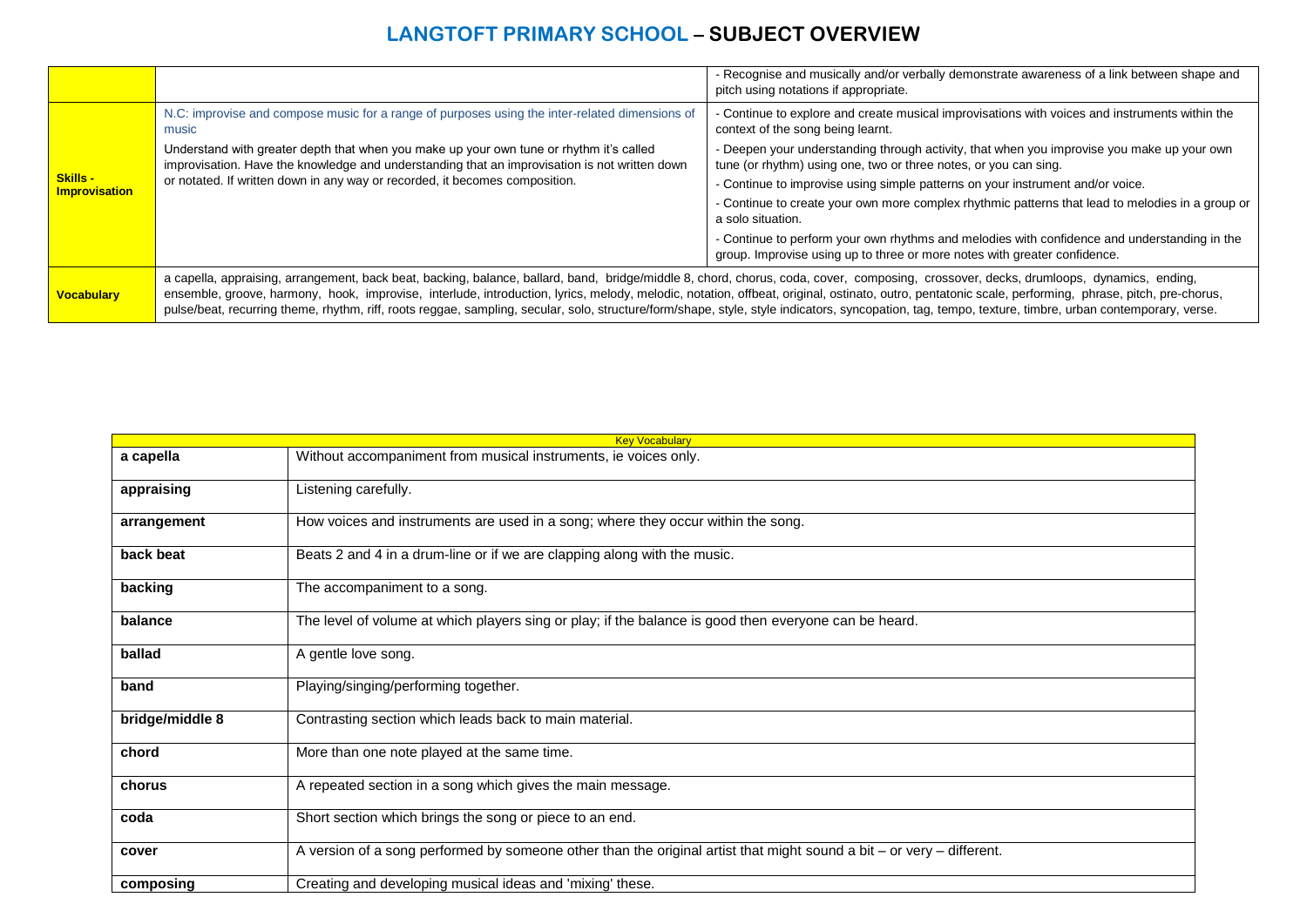| crossover        | Can be a mixture of different styles which introduces new music to different audiences.                                                                                                             |
|------------------|-----------------------------------------------------------------------------------------------------------------------------------------------------------------------------------------------------|
| decks            | Equipment used by DJs, MCs and Rappers to mix sounds from different records and to make effects like scratching. First used in the late<br>1970s.                                                   |
| drumloops        | A loop is a sequence of sounds/music that is recorded, maybe sampled, and reproduced digitally or electronically.                                                                                   |
| dynamics         | How loud or quiet the music is.                                                                                                                                                                     |
| ending           | Short section which brings the song or piece to an end.                                                                                                                                             |
| ensemble         | A French word used to describe playing/singing/performing together.                                                                                                                                 |
| groove           | The rhythmic part of the music that makes you want to move and dance.                                                                                                                               |
| harmony          | Different notes sung or played at the same time, to produce chords.                                                                                                                                 |
| hook             | A term used in pop music to describe a short catchy phrase or riff that we can't stop singing; the bit that 'hooks' us in; the main musical idea<br>from a song that we remember.                   |
| improvise        | To make up a tune and play it on the spot; there is an assumption that it can never be recreated.                                                                                                   |
| interlude        | A passage of music played between the main themes                                                                                                                                                   |
| introduction     | Music heard at the beginning of a song or piece of music bridge; a section of music that can take us from a verse to a chorus, just as a bridge<br>over a river takes us from one place to another. |
| lyrics           | The words of a song.                                                                                                                                                                                |
| melody           | Another name for a tune.                                                                                                                                                                            |
| melodic          | Melody or tune.                                                                                                                                                                                     |
| notation         | Ways to visually represent music.                                                                                                                                                                   |
| offbeat          | If a piece of music has 4 beats in a bar ie 1 2 3 4, to clap on the offbeat you would clap on beats 2 and 4 not 1 and 3.                                                                            |
| original         | The first ever version of a song.                                                                                                                                                                   |
| ostinato         | A short repeated pattern.                                                                                                                                                                           |
| outro            | Short section which brings the song or piece to an end.                                                                                                                                             |
| pentatonic scale | A mixed five-note pattern eg the five black keys on a piano.                                                                                                                                        |
| performing       | Singing and playing instruments.                                                                                                                                                                    |
| phrase           | A musical sentence.                                                                                                                                                                                 |